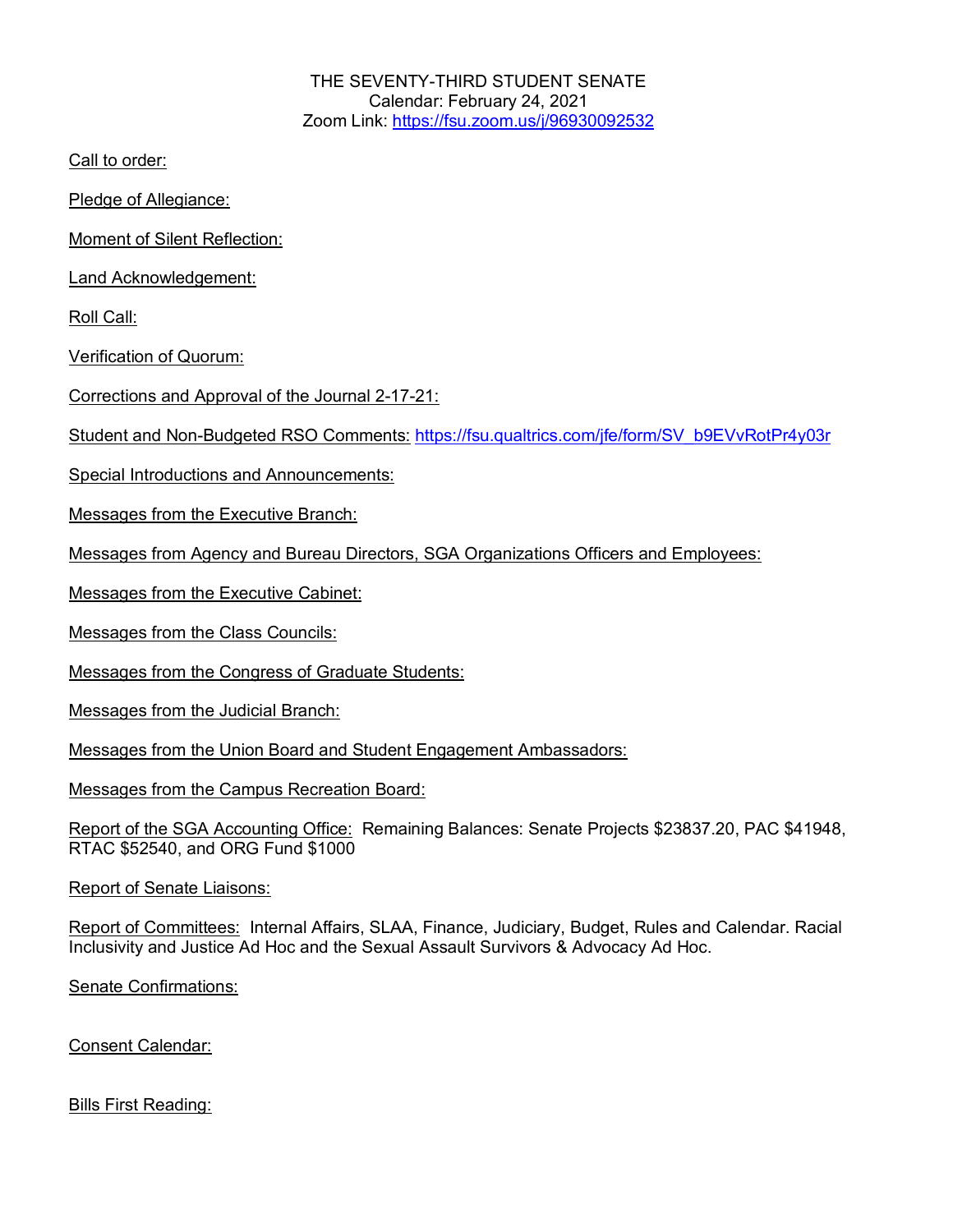- Bill 3 Sponsored by Senator Villacorta (P) Updating the list of major offices to preserve checks and balances and address conflicts of interest. **REFERRED TO JUDICIARY 01.13. TABLED IN JUDICIARY, 01.22., 01.26., 02.23.**
- Bill 4 Sponsored by Senator Villacorta (P) Amending the Candidate Screening Process. **REFERRED TO JUDICIARY THEN INTERNAL AFFAIRS 01.13. PASSED IN JUDICIARY, 01.22. TABLED IN INTERNAL AFFAIRS, 01.25., 02.01., 02.08.**
- Bill 11 Sponsored by Senator Marcus (P) Allocating \$8,100.00 to fund the installation of changing tables in highly-trafficked areas of campus to support students with young dependents. **REFERRED TO SLAA THEN BUDGET, 02.10. PASSED IN SLAA, 2.16.**
- Bill 12 Sponsored by Senator Murcia (P) Reallocating unspent funds through a transfer of \$1.5 million from A&S Sweepings Account to Requesting Organizations. **REFERRED TO SWEEPINGS, 02.10.**
- Bill 13 Sponsored Senator Randall, Stinson (P), Bergen, England, Flashman, Gabadage, Gerdts, Grunberger, J. Hitchcock, K. Hitchcock, Lessard, Little, Marcus, Melian, Mougey, Nemeth, Ramos, Roy, and Soto (Co) Reinstating the Jewish Student Union as an agency with the Student Government Association. **REFERRED TO BUDGET THEN SLAA, INTERNAL AFFARIS, JUDICIARY, 02.17. AMENDED AND PASSED IN JUDICIARY, 02.23.**
- Bill 14 Sponsored Senator Randall (P) Revising Chapter 207 to fix formatting errors and adding professional development requirements for Student Senators. **REFERRED TO JUDICIARY THEN RULES AND CALENDAR, 02.17.**
- Bill 15 Sponsored Senator Randall (P) Revising Chapter 203 to mandate a two minute minimum per student in public comment during official SGA meetings. **REFERRED TO JUDICIARY THEN RULES AND CALENDAR, 02.17. PASSED IN JUDICIARY, 02.23.**

## Bills Second Reading:

- Bill 2021 Sponsored Senator Stinson (P), Bateman, Destine, A. Gonzalez, R. Gonzales, Melian, Molina, Riguidel, Rossi, Tackett, Thorpe (Co) Allocating \$13.79 million in A&S fees to SGA Budgeted Organizations for the 2021- 2022 fiscal year
- Bill 10 Sponsored by Senator Boole Implementing instant runoff voting procedures for elections to improve voter freedom and vote integrity. **REFERRED TO JUDICIARY, 02.10. TABLED IN JUDICIARY, 02.16. PASSED IN JUDICIARY, 02.23.**

## Constitutional Amendments:

Amendment 7 Sponsored Senator Linsky (P)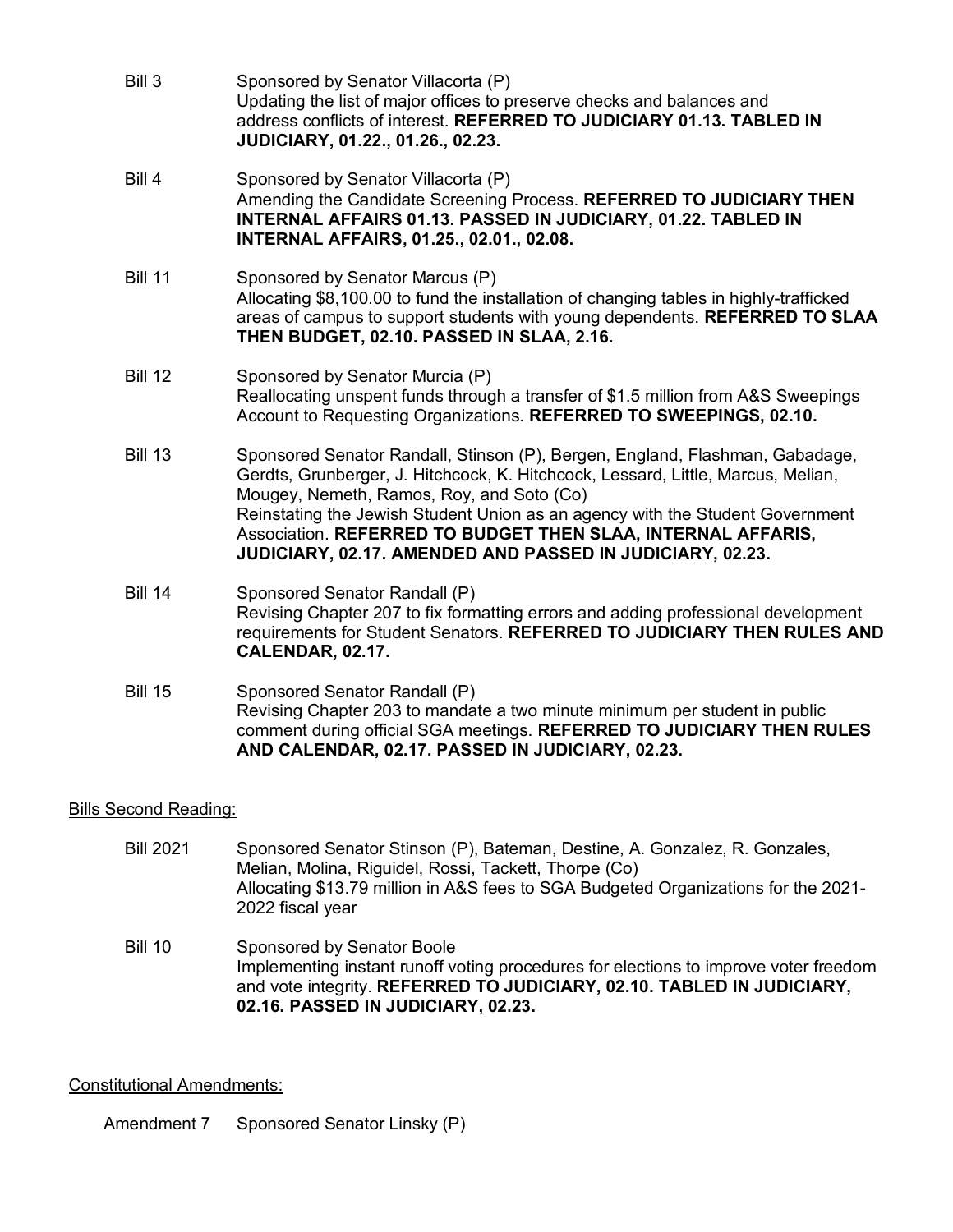|                      | Revising Article IV, Section 5, Clause A to provide procedural clarity for when the<br>Chief Justice of the Student Supreme Court vacates office, expectedly or otherwise.                                                                                                                                                                             |
|----------------------|--------------------------------------------------------------------------------------------------------------------------------------------------------------------------------------------------------------------------------------------------------------------------------------------------------------------------------------------------------|
| Amendment 8          | Sponsored Senator Marcus, Hunter (P)<br>Banning the purchase and use of disposable plastic water bottles with A&S Monies                                                                                                                                                                                                                               |
| Amendment 9          | Sponsored Senator Stinson, Linsky (P)<br>Ellucidating the legislative subpoena powers vested in the Senate by the Student<br>Body Constitution, subject to limited oversight by the University General Counsel.                                                                                                                                        |
| Resolutions:         |                                                                                                                                                                                                                                                                                                                                                        |
| <b>Resolution 4</b>  | Sponsored Senator Villacorta (P)<br>Amending Senate structure and composition about who should run the meeting<br>during the transition of senate and vacancies. REFERRED TO RULES &<br>CALENDAR 01.13. TABLED IN RULES & CALENDAR 01.20., 01.27., 02.01.,<br>02.03., 02.10., 02.17.                                                                   |
| <b>Resolution 9</b>  | Sponsored Senator Daraldik (P)<br>Denounce the claim by the Burning Spear Organization that they control the Student<br>Government Association Student Senate. REFERRED TO SLAA THEN RULES &<br>CALENDAR 1.13. TABLED IN SLAA 1.19., 02.01. PASSED IN SLAA, 02.08.<br>TABLED IN RULES & CALENDAR, 02.10., 02.17.                                       |
| <b>Resolution 17</b> | Sponsored by Senator Daraldik (P)<br>The 73 <sup>rd</sup> Senate to implore the SGA Executive Branch, FSU Administration, and other<br>FSU entities to rescind support of the IHRA Definition of Antisemitism and further<br>support the Palestinian community in free-speech. REFERRED TO SLAA, 02.10.<br>TABLED IN SLAA, 02.16.                      |
| <b>Resolution 18</b> | Sponsored by Senator Daraldik (P)<br>Calling on the FSU Administration and Board of Trustees to review and withdraw<br>investments from corporations deemed unethical by the FSU student community.<br>REFERRED TO SLAA, 02.10. TABLED IN SLAA, 02.16.                                                                                                 |
| <b>Resolution 20</b> | Sponsored by Senator Wang (P)<br>Recognizing the significance of Lunar New Year, honoring the Asian American and<br>Pacific Islander community, and declaring the 73 <sup>rd</sup> Student Senate's support during<br>heightened discrimination. REFERRED TO SLAA, 02.17.                                                                              |
| <b>Resolution 21</b> | Sponsored by Senator Randall (P)<br>Bringing clarity to the Rules of Procedure regarding the reintroduction of failed<br>legislation. REFERRED TO RULES AND CALENDAR, 02.17.                                                                                                                                                                           |
| <b>Resolution 22</b> | Sponsored by Senator Marcus (P)<br>Waiving statute 803.6 limiting contractual service budget spending AASU to bring<br>Asian American speaker, len Chi, to campus. REFERRED TO FINANCE, 02.17.                                                                                                                                                         |
| <b>Resolution 23</b> | Sponsored by Senator Soto, Nasworthy (P), Martin, Mucia, Lewis, Lessard, Marcus,<br>Boole, Suarez, Nemeth, Gabadage (Co)<br>Addressing student public transportation options on matters of efficiency and student-<br>friendliness regarding hours of operation, capacity, and communication alerts.<br>REFERRED TO SLAA THEN RULES & CALENDAR, 02.17. |